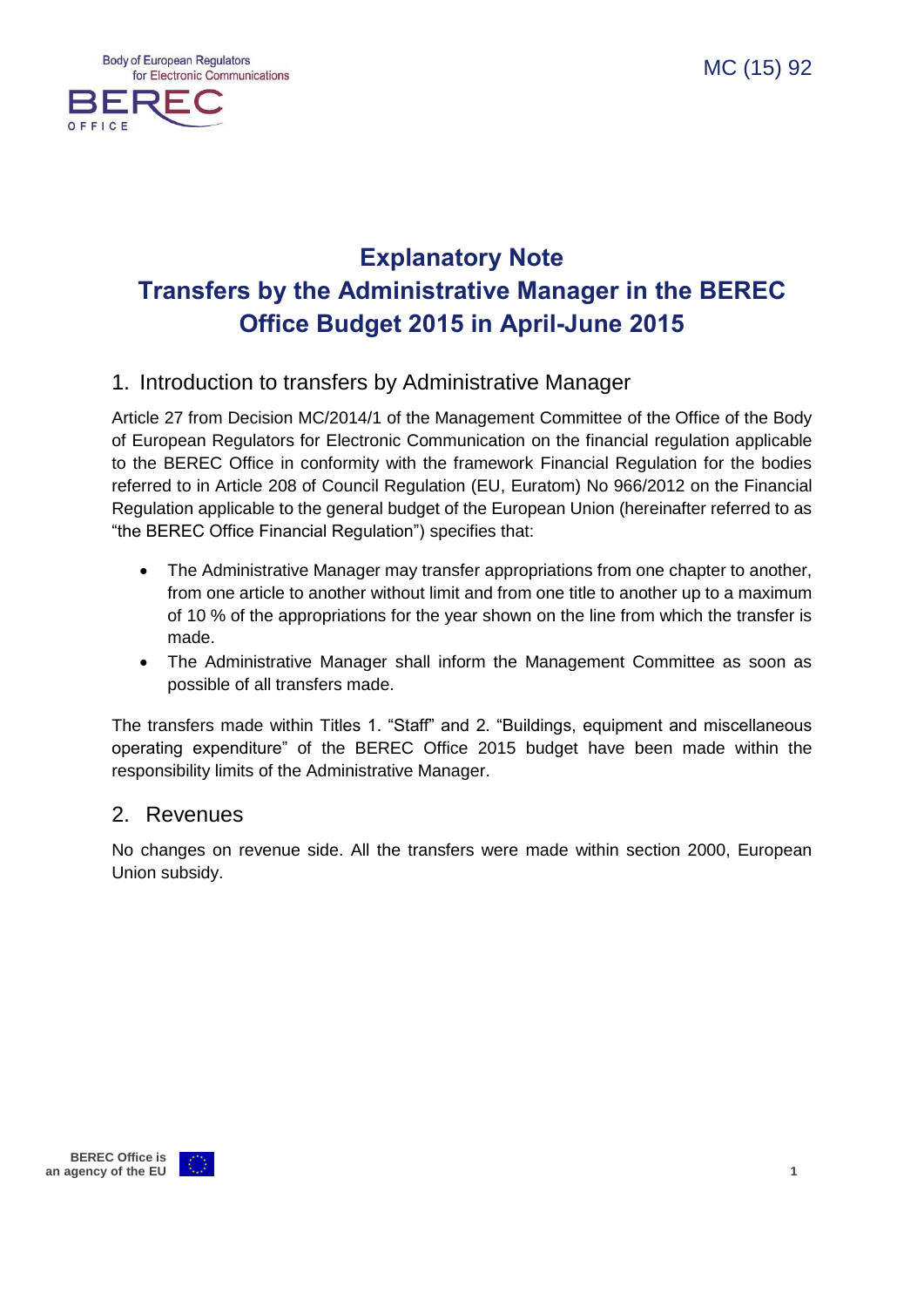## 3. Expenditure

### 3.1. Transfers within title 1

Legal base: Art. 27(1)(b) of the BEREC Office Financial Regulation – transfers from one chapter to another and from one article to another without limit.

The amounts transferred are provided in the table below:

| <b>Title</b><br><b>Chapter</b><br><b>Item</b> | <b>Description</b>                                                          | <b>Budget</b><br>2015<br>approved<br>by<br>budgetary<br>authority | <b>Budget</b><br>2015 with<br>transfers<br>January-<br><b>March 2015</b> | <b>Transfers by</b><br><b>Administrative</b><br><b>Manager in</b><br>April-June 2015<br>€ | <b>Budget with</b><br>transfers | <b>Difference</b><br>(between<br>initial and<br>budget on<br>30.06.2015) |
|-----------------------------------------------|-----------------------------------------------------------------------------|-------------------------------------------------------------------|--------------------------------------------------------------------------|-------------------------------------------------------------------------------------------|---------------------------------|--------------------------------------------------------------------------|
| 1                                             | <b>STAFF</b>                                                                | 2,326,472.00                                                      | 2,326,472.00                                                             | 0                                                                                         | 2,326,472.00                    | $0.00\%$                                                                 |
| 11                                            | <b>Staff in active</b><br>employment                                        | 1,694,315.00                                                      | 1,641,815.00                                                             | 7,600.00                                                                                  | 1,649,415.00                    | $-2.65%$                                                                 |
| A-1131                                        | Travel expenses for<br>annual leave                                         | 30,000.00                                                         | 30,000.00                                                                | 7,600.00                                                                                  | 37,600.00                       | 25.33%                                                                   |
| 12                                            | <b>Miscellaneous</b><br>expenditure on staff<br>recruitment and<br>transfer | 64,000.00                                                         | 116,500.00                                                               | 22,000.00                                                                                 | 138,500.00                      | 116.41%                                                                  |
| A-1213                                        | Daily subsistence<br>allowances                                             | 15,000.00                                                         | 15,000.00                                                                | 22,000.00                                                                                 | 37,000.00                       | 146.67%                                                                  |
| 16                                            | <b>External services</b>                                                    | 290,157.00                                                        | 290,157.00                                                               | $-29,600.00$                                                                              | 260,557.00                      | $-10.20%$                                                                |
| A-1600                                        | <b>External services</b>                                                    | 290,157.00                                                        | 290,157.00                                                               | $-29,600.00$                                                                              | 260,557.00                      | $-10.20%$                                                                |

#### Explanations:

**Transfer from:** A-1600 – Less expenditure is foreseen on interim staff, additional schooling, HR related insurances, translations and PMO fees.

**Transfers to:** A-1131 - Needs for paying the allowances for travel for the annual leave were underestimated.

A-1213 – Higher staff turnover than foreseen, closing of new recruitments in 2015 (resulting in higher expenditure on daily subsistence allowances).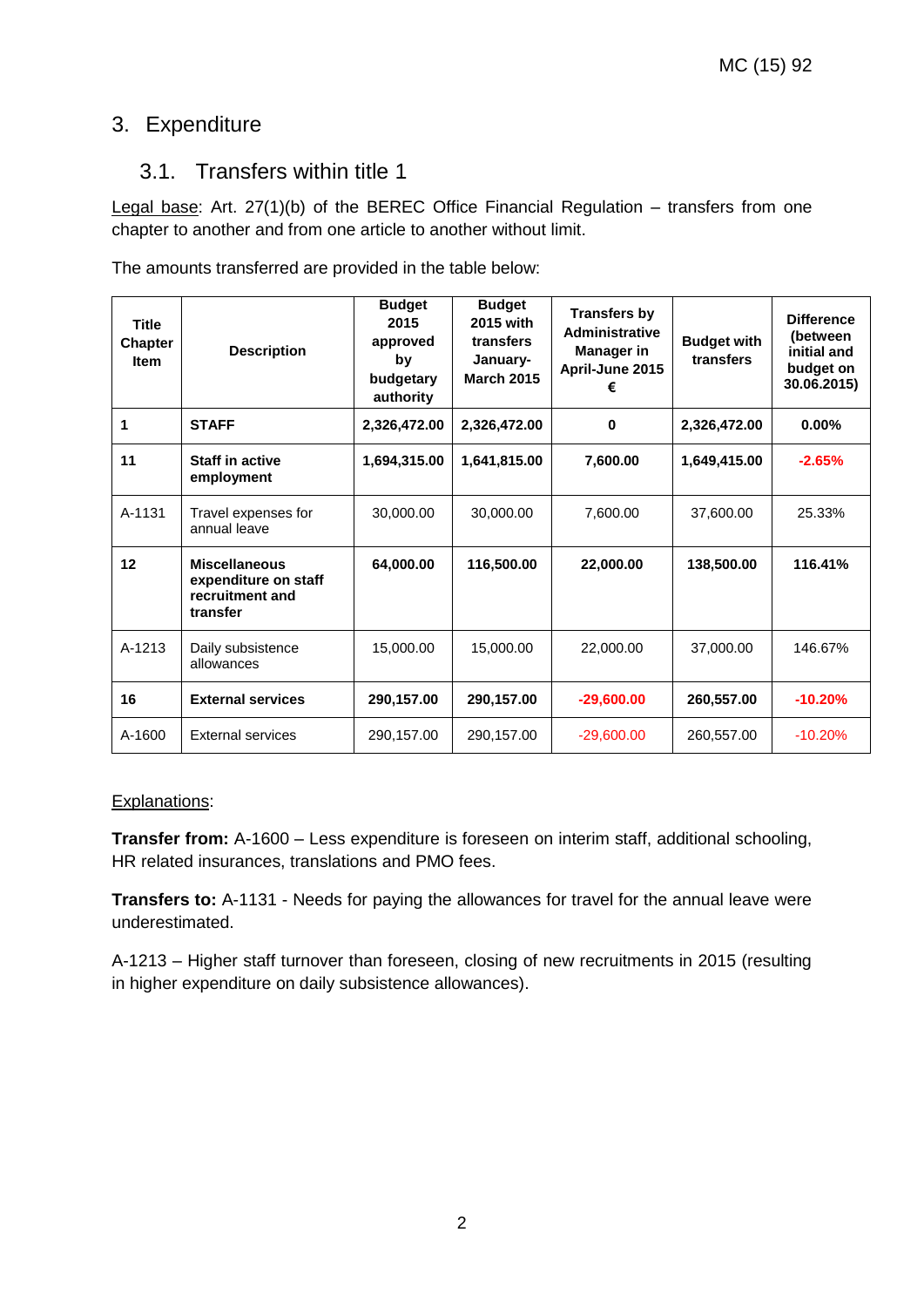## 3.2.Transfers within title 2

Legal base: Art. 27(1)(b) of the BEREC Office Financial Regulation – transfers from one chapter to another and from one article to another without limit.

The amounts transferred are provided in the table below:

| <b>Title</b><br><b>Chapter</b><br><b>Item</b> | <b>Description</b>                                                                                                     | <b>Budget</b><br>2015<br>approved<br>by<br>budgetary<br>authority | <b>Budget</b><br>2015 with<br>transfers<br>January-<br>March<br>2015 | <b>Transfers</b><br>between<br>Title 2 and<br>Title 3<br>approved<br>by decision<br>MC/2015/9 | <b>Transfers by</b><br><b>Administrative</b><br>Manager in<br>April-June 2015 | <b>Budget</b><br>with<br>transfers | <b>Difference</b><br>(between<br>initial and<br>budget on<br>30.06.2015) |
|-----------------------------------------------|------------------------------------------------------------------------------------------------------------------------|-------------------------------------------------------------------|----------------------------------------------------------------------|-----------------------------------------------------------------------------------------------|-------------------------------------------------------------------------------|------------------------------------|--------------------------------------------------------------------------|
| $\overline{2}$                                | <b>BUILDINGS.</b><br><b>EQUIPMENT</b><br><b>AND</b><br><b>MISCELLANEOU</b><br><b>S OPERATING</b><br><b>EXPENDITURE</b> | 468,770.00                                                        | 468,770.00                                                           | $-155,000.00$                                                                                 | $\bf{0}$                                                                      | 313,770.00                         | $-33.07\%$                                                               |
| 23                                            | Current<br>administrative<br>expenditure                                                                               | 91,970.00                                                         | 81,770.00                                                            | $-25,000.00$                                                                                  | $\bf{0}$                                                                      | 56,770.00                          | $-38.27%$                                                                |
| A-2330                                        | Legal expenses                                                                                                         | 75,000.00                                                         | 64,800.00                                                            | $-25,000.00$                                                                                  | $-8,124.00$                                                                   | 31,676.00                          | $-57.77%$                                                                |
| A-2350                                        | <b>Miscellaneous</b><br>insurances                                                                                     | 3,000.00                                                          | 3,000.00                                                             |                                                                                               | $-3,000.00$                                                                   | 0.00                               | $-100.00\%$                                                              |
| A-2359                                        | Other operating<br>expenses                                                                                            | 2,670.00                                                          | 2,670.00                                                             |                                                                                               | 11,124.00                                                                     | 13,794.00                          | 416.63%                                                                  |

#### Explanations:

**Transfers from:** A-2330 - Less legal expenses foreseen.

A-2350 - No expenses on miscellaneous insurances are foreseen.

**Transfer to:** A-2359 – Transfer was required for the increase of commitments for the BEREC Office OJ budgetary/accounting publications and language requests (in addition to planned translations of the budget and replies to the European Court of Auditors, proof-reading of BERO WP2016, CAAR2014 and Annual Accounts 2013 is needed).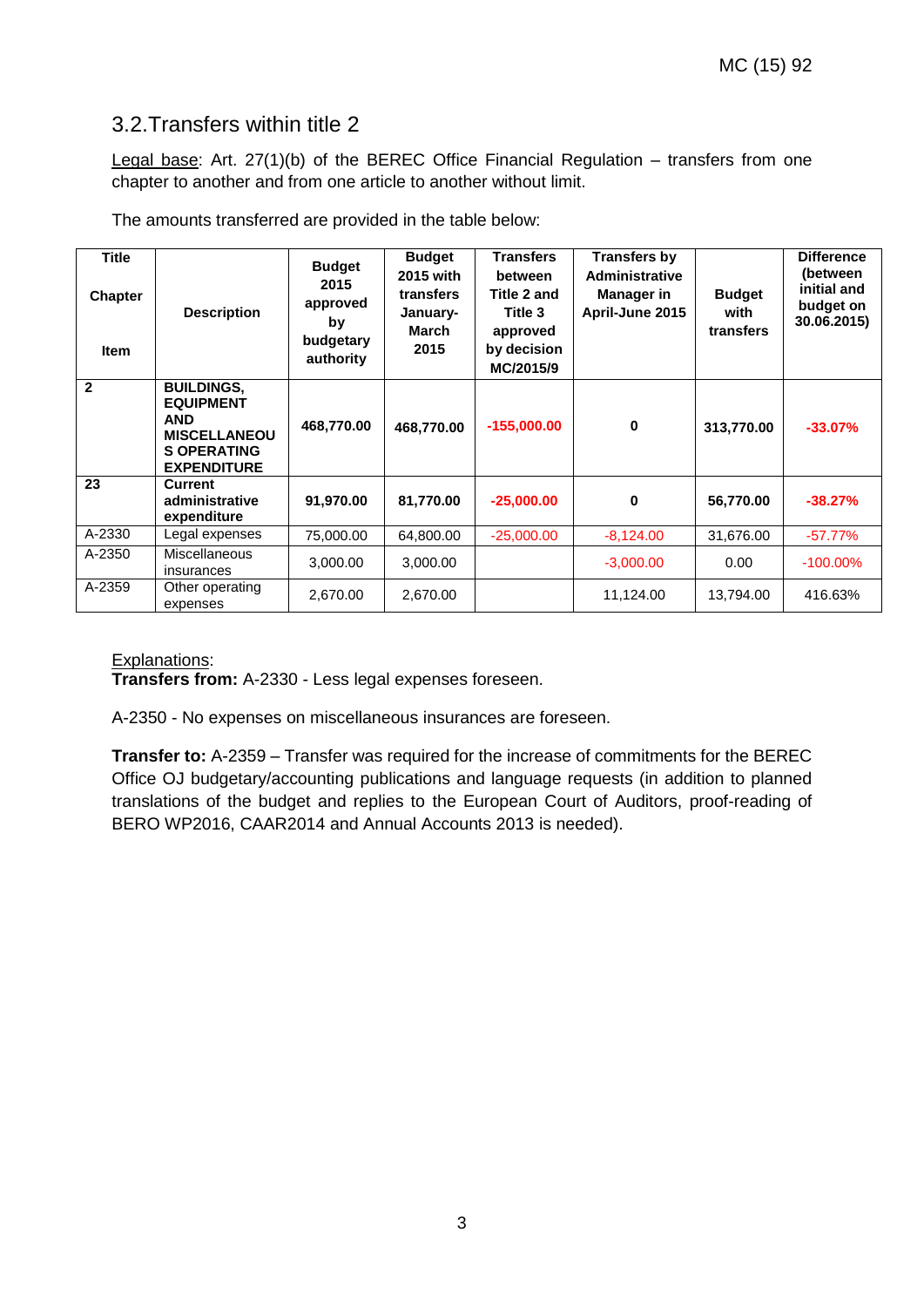# **Annex: Overview of Transfers in BEREC Office Budget 2015 in April-May 2015**

## **Expenditure**

| <b>Budget</b><br>Line | <b>Budget Line description</b>                                               | Budget 2015<br>approved by<br>Budg.<br><b>Authority</b> | <b>Agency</b><br>transfers<br>January-<br><b>March 2015</b> | <b>Transfers</b><br>between Title<br>2 and Title 3<br>approved by<br>decision<br>MC/2015/9 | <b>Agency</b><br>transfers<br><b>April-June</b><br>2015 | <b>Budget with</b><br>transfers |
|-----------------------|------------------------------------------------------------------------------|---------------------------------------------------------|-------------------------------------------------------------|--------------------------------------------------------------------------------------------|---------------------------------------------------------|---------------------------------|
|                       | <b>Budget Total</b>                                                          | 4,017,244                                               |                                                             |                                                                                            |                                                         | 4,017,244                       |
| $\overline{1}$        | <b>STAFF</b>                                                                 | 2,326,472                                               |                                                             |                                                                                            |                                                         | 2,326,472                       |
| 11                    | <b>STAFF IN ACTIVE EMPLOYMENT</b>                                            | 1,694,315                                               | $-52,500$                                                   |                                                                                            | 7,600                                                   | 1,649,415                       |
| $110$                 | <b>Staff in active employment</b>                                            | 1,178,315                                               | $-52,500$                                                   |                                                                                            |                                                         | 1,125,815                       |
| A-1100                | <b>Basic salaries</b>                                                        | 912,315                                                 | $-52,500$                                                   |                                                                                            |                                                         | 859,815                         |
| A-1101                | Family allowances                                                            | 120,000                                                 |                                                             |                                                                                            |                                                         | 120,000                         |
| A-1102                | Expatriation and foreign-residence allowances                                | 146,000                                                 |                                                             |                                                                                            |                                                         | 146,000                         |
| $111$                 | <b>Contract staff and other staff</b>                                        | 430,000                                                 |                                                             |                                                                                            |                                                         | 430,000                         |
| A-1110                | Contract staff                                                               | 230,000                                                 |                                                             |                                                                                            |                                                         | 230,000                         |
| A-1111                | Seconded national experts                                                    | 200,000                                                 |                                                             |                                                                                            |                                                         | 200,000                         |
| $112$                 | <b>Employer's social security contributions</b>                              | 55,000                                                  |                                                             |                                                                                            |                                                         | 55,000                          |
| A-1120                | Insurance against sickness                                                   | 36,000                                                  |                                                             |                                                                                            |                                                         | 36,000                          |
| A-1121                | Insurance against accidents and occupational<br>diseases                     | 5,500                                                   |                                                             |                                                                                            |                                                         | 5,500                           |
| A-1122                | Insurance against unemployment                                               | 13,500                                                  |                                                             |                                                                                            |                                                         | 13,500                          |
| $113$                 | <b>Miscellaneous allowances and grants</b>                                   | 31,000                                                  |                                                             |                                                                                            | 7,600                                                   | 38,600                          |
| A-1130                | Childbirth and death allowances and grants                                   | 1,000                                                   |                                                             |                                                                                            |                                                         | 1,000                           |
| A-1131                | Travel expenses for annual leave                                             | 30,000                                                  |                                                             |                                                                                            | 7,600                                                   | 37,600                          |
| A-1139                | Other allowances                                                             | 0                                                       |                                                             |                                                                                            |                                                         | $\bf{0}$                        |
| 119                   | <b>Salary weightings</b>                                                     | $\bf{0}$                                                |                                                             |                                                                                            |                                                         | $\bf{0}$                        |
| 1190                  | Salary weightings                                                            | 0                                                       |                                                             |                                                                                            |                                                         | $\mathbf 0$                     |
| 1191                  | Adjustments to remunerations                                                 | 0                                                       |                                                             |                                                                                            |                                                         | $\mathbf 0$                     |
| 12                    | <b>MISCELLANEOUS EXPENDITURE ON STAFF</b><br><b>RECRUITMENT AND TRANSFER</b> | 64,000                                                  | 52,500                                                      |                                                                                            | 22,000                                                  | 138,500                         |
| $120$                 | <b>Recruitment expenses</b>                                                  | 33,000                                                  |                                                             |                                                                                            |                                                         | 33,000                          |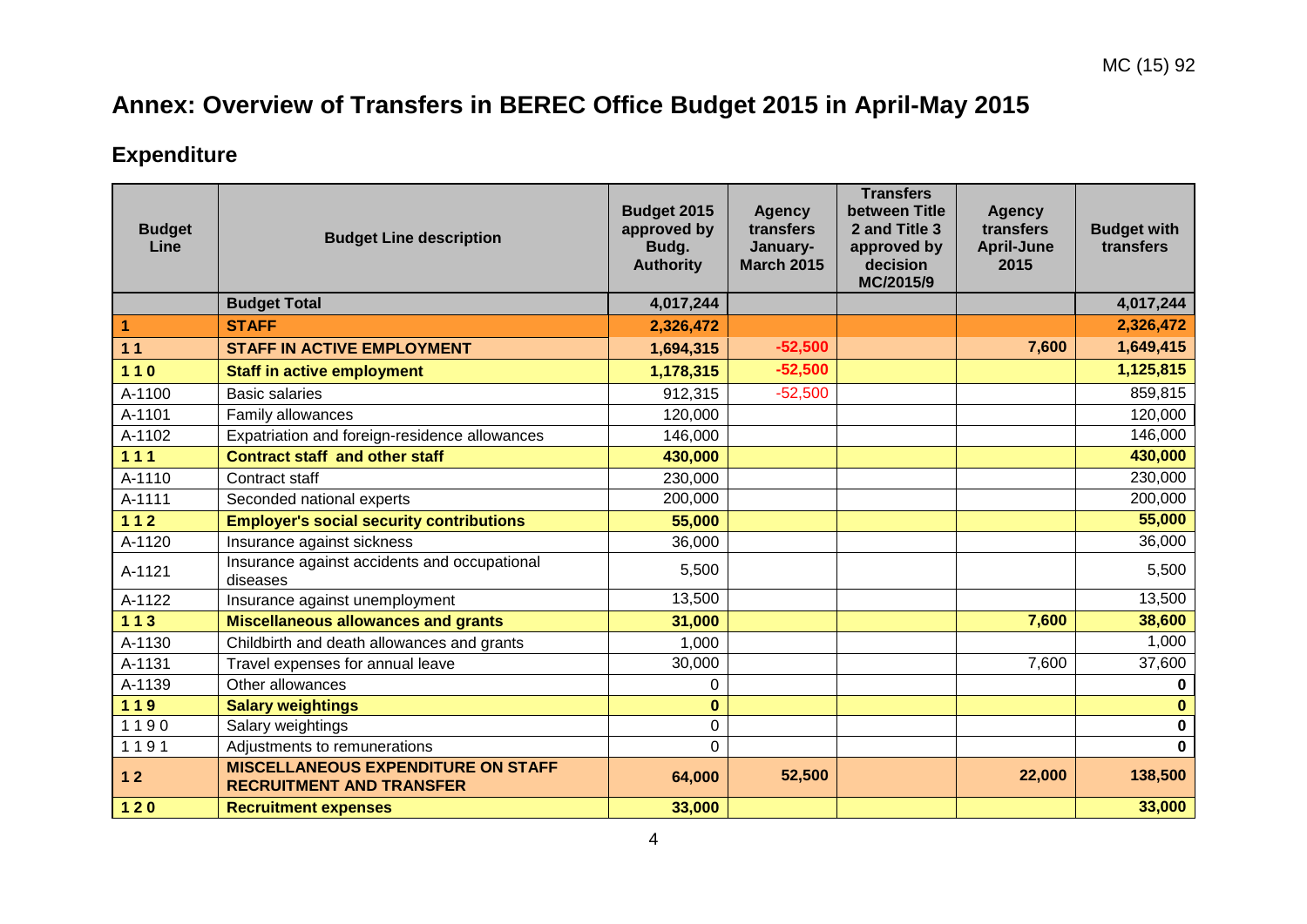| <b>Budget</b><br>Line | <b>Budget Line description</b>                                                | Budget 2015<br>approved by<br>Budg.<br><b>Authority</b> | <b>Agency</b><br>transfers<br>January-<br><b>March 2015</b> | <b>Transfers</b><br>between Title<br>2 and Title 3<br>approved by<br>decision<br>MC/2015/9 | <b>Agency</b><br>transfers<br><b>April-June</b><br>2015 | <b>Budget with</b><br>transfers |
|-----------------------|-------------------------------------------------------------------------------|---------------------------------------------------------|-------------------------------------------------------------|--------------------------------------------------------------------------------------------|---------------------------------------------------------|---------------------------------|
| A-1200                | Travel expenses                                                               | 28,000                                                  |                                                             |                                                                                            |                                                         | 28,000                          |
| A-1201                | Miscellaneous expenditure on staff recruitment                                | 5,000                                                   |                                                             |                                                                                            |                                                         | 5,000                           |
| $121$                 | <b>Expenses on entering/leaving</b>                                           | 31,000                                                  | 52,500                                                      |                                                                                            | 22,000                                                  | 105,500                         |
| A-1210                | Travel expenses on entering/leaving                                           | 2,000                                                   | 2,000                                                       |                                                                                            |                                                         | 4,000                           |
| A-1211                | Installation                                                                  | 10,000                                                  | 50,500                                                      |                                                                                            |                                                         | 60,500                          |
| A-1212                | Removal expenses                                                              | 4,000                                                   |                                                             |                                                                                            |                                                         | 4,000                           |
| A-1213                | Daily subsistence allowances                                                  | 15,000                                                  |                                                             |                                                                                            | 22,000                                                  | 37,000                          |
| 13                    | <b>MISSIONS AND DUTY TRAVEL</b>                                               | 195,000                                                 |                                                             |                                                                                            |                                                         | 195,000                         |
| A-1300                | Mission expenses                                                              | 195,000                                                 |                                                             |                                                                                            |                                                         | 195,000                         |
| $14$                  | <b>SOCIOMEDICAL SERVICES</b>                                                  | 7,000                                                   |                                                             |                                                                                            |                                                         | 7,000                           |
| $140$                 | <b>Medical service</b>                                                        | 7,000                                                   |                                                             |                                                                                            |                                                         | 7,000                           |
| A-1400                | <b>Medical services</b>                                                       | 7,000                                                   |                                                             |                                                                                            |                                                         | 7,000                           |
| 15                    | <b>TRAININGS</b>                                                              | 70,000                                                  |                                                             |                                                                                            |                                                         | 70,000                          |
| 150                   | <b>Training</b>                                                               | 70,000                                                  |                                                             |                                                                                            |                                                         | 70,000                          |
| A-1500                | Training and language courses                                                 | 70,000                                                  |                                                             |                                                                                            |                                                         | 70,000                          |
| 16                    | <b>EXTERNAL SERVICES</b>                                                      | 290,157                                                 |                                                             |                                                                                            | $-29,600$                                               | 260,557                         |
| A-1600                | External services and temporary assistance                                    | 290,157                                                 |                                                             |                                                                                            | $-29,600$                                               | 260,557                         |
| $17$                  | <b>REPRESENTATION AND MISCELLANEOUS</b><br><b>STAFF COSTS</b>                 | 6,000                                                   |                                                             |                                                                                            |                                                         | 6,000                           |
| A-1700                | Representation and miscellaneous staff costs                                  | 6,000                                                   |                                                             |                                                                                            |                                                         | 6,000                           |
| $\mathbf{2}$          | <b>BUILDINGS, EQUIPMENT AND MISCELLANEOUS</b><br><b>OPERATING EXPENDITURE</b> | 468,770                                                 |                                                             | $-155,000$                                                                                 |                                                         | 313,770                         |
| 20                    | <b>RENTAL OF BUILDINGS AND ASSOCIATED</b><br><b>COSTS</b>                     | 111,200                                                 |                                                             | $-30,000$                                                                                  |                                                         | 81,200                          |
| 200                   | <b>Buildings and associated costs</b>                                         | 111,200                                                 |                                                             | $-30,000$                                                                                  |                                                         | 81,200                          |
| A-2000                | Rent                                                                          | 68,000                                                  |                                                             | $-30,000$                                                                                  |                                                         | 38,000                          |
| A-2001                | Insurance                                                                     | 1,200                                                   |                                                             |                                                                                            |                                                         | 1,200                           |
| A-2002                | Water                                                                         | 20,000                                                  |                                                             |                                                                                            |                                                         | 20,000                          |
| A-2003                | Cleaning                                                                      | 0                                                       |                                                             |                                                                                            |                                                         | $\Omega$                        |
| A-2004                | Fitting-out and maintenance of premises                                       | 2,000                                                   |                                                             |                                                                                            |                                                         | 2,000                           |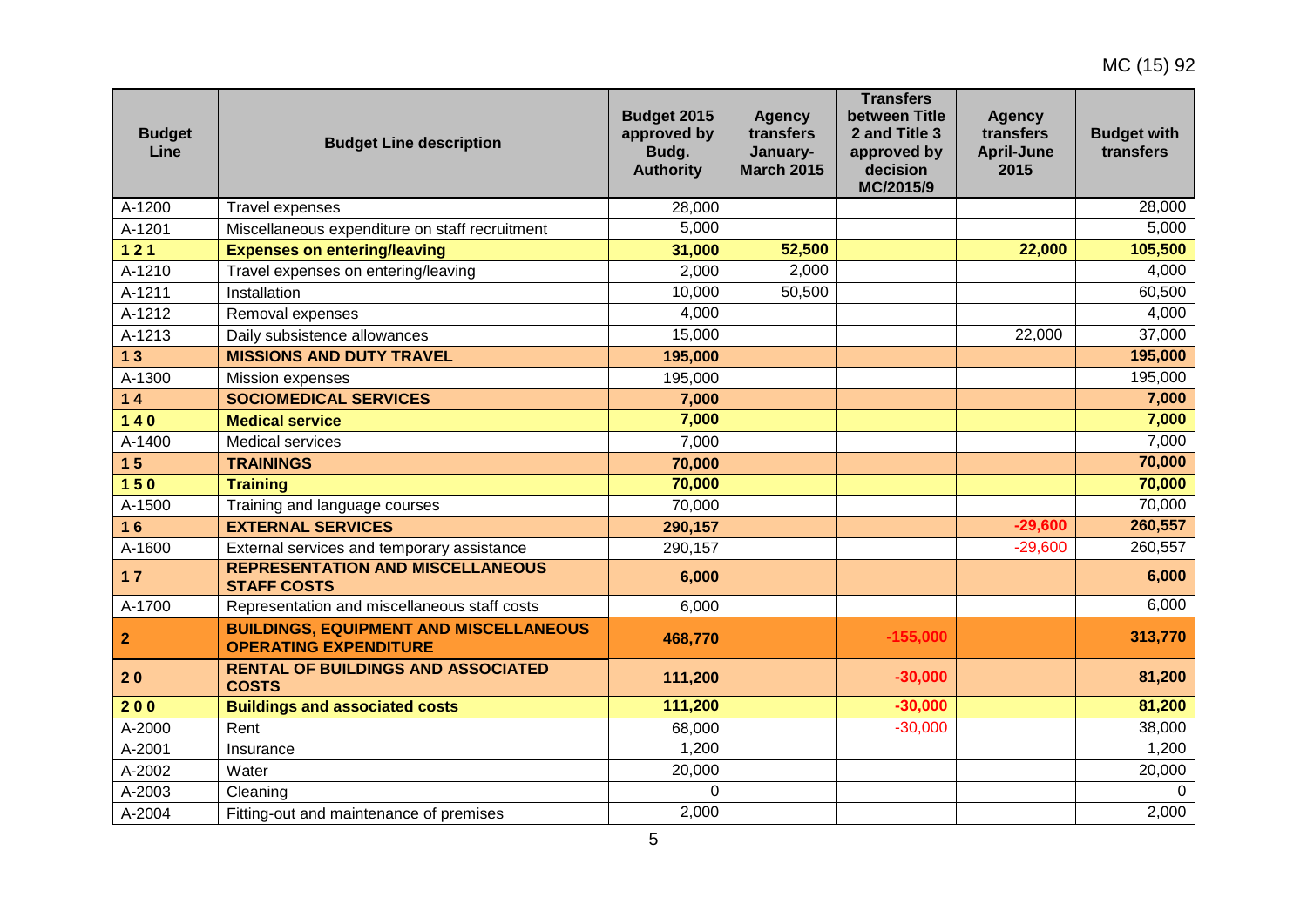| <b>Budget</b><br>Line | <b>Budget Line description</b>                                    | Budget 2015<br>approved by<br>Budg.<br><b>Authority</b> | <b>Agency</b><br>transfers<br>January-<br><b>March 2015</b> | <b>Transfers</b><br>between Title<br>2 and Title 3<br>approved by<br>decision<br>MC/2015/9 | <b>Agency</b><br>transfers<br><b>April-June</b><br>2015 | <b>Budget with</b><br>transfers |
|-----------------------|-------------------------------------------------------------------|---------------------------------------------------------|-------------------------------------------------------------|--------------------------------------------------------------------------------------------|---------------------------------------------------------|---------------------------------|
| A-2005                | Security and surveillance of buildings                            | 20,000                                                  |                                                             |                                                                                            |                                                         | 20,000                          |
| A-2009                | Other expenditure relating to buildings and premises              | $\Omega$                                                |                                                             |                                                                                            |                                                         | $\Omega$                        |
| 21                    | <b>INFORMATION TECHNOLOGY PURCHASES</b>                           | 236,500                                                 |                                                             | $-100,000$                                                                                 |                                                         | 136,500                         |
| 210                   | <b>Information technology purchases</b>                           | 236,500                                                 |                                                             | $-100,000$                                                                                 |                                                         | 136,500                         |
| A-2100                | Computer equipment                                                | 30,000                                                  |                                                             |                                                                                            |                                                         | 30,000                          |
| A-2101                | Software                                                          | 162,000                                                 |                                                             | $-100,000$                                                                                 |                                                         | 62,000                          |
| A-2102                | Other external data processing services                           | 44,500                                                  |                                                             |                                                                                            |                                                         | 44,500                          |
| $22$                  | <b>MOVABLE PROPERTY AND ASSOCIATED COSTS</b>                      | 7,600                                                   | 3,000                                                       |                                                                                            |                                                         | 10,600                          |
| 220                   | <b>Technical installations and electronic office</b><br>equipment | 600                                                     |                                                             |                                                                                            |                                                         | 600                             |
| A-2200                | Technical installations and electronic office equipment           | 600                                                     |                                                             |                                                                                            |                                                         | 600                             |
| 221                   | <b>Furniture</b>                                                  | 5,000                                                   |                                                             |                                                                                            |                                                         | 5,000                           |
| A-2210                | Furniture                                                         | 5,000                                                   |                                                             |                                                                                            |                                                         | 5,000                           |
| 229                   | Other movable property and associated costs                       | 2,000                                                   | 3,000                                                       |                                                                                            |                                                         | 5,000                           |
| A-2290                | Books and publications                                            | 1,000                                                   | 4,000                                                       |                                                                                            |                                                         | 5,000                           |
| A-2291                | Cars, transport vehicles, and maintenance and repairs             | $\Omega$                                                |                                                             |                                                                                            |                                                         | $\Omega$                        |
| A-2299                | Other movable property, and maintenance and repairs               | 1,000                                                   | $-1,000$                                                    |                                                                                            |                                                         | $\Omega$                        |
| 23                    | <b>CURRENT ADMINISTRATIVE EXPENDITURE</b>                         | 91,970                                                  | $-10,200$                                                   | $-25,000$                                                                                  |                                                         | 56,770                          |
| 230                   | <b>Stationery and office supplies</b>                             | 11,000                                                  |                                                             |                                                                                            |                                                         | 11,000                          |
| A-2300                | Stationery and office supplies                                    | 11,000                                                  |                                                             |                                                                                            |                                                         | 11,000                          |
| 232                   | <b>Financial charges</b>                                          | 300                                                     |                                                             |                                                                                            |                                                         | 300                             |
| A-2320                | Bank charges                                                      | 300                                                     |                                                             |                                                                                            |                                                         | 300                             |
| A-2321                | Exchange rate losses                                              | $\Omega$                                                |                                                             |                                                                                            |                                                         | $\Omega$                        |
| A-2329                | Other financial charges                                           | $\overline{0}$                                          |                                                             |                                                                                            |                                                         | $\Omega$                        |
| 233                   | <b>Legal expenses</b>                                             | 75,000                                                  | $-10,200$                                                   | $-25,000$                                                                                  | $-8,124$                                                | 31,676                          |
| A-2330                | Legal expenses                                                    | 75,000                                                  | $-10,200$                                                   | $-25,000$                                                                                  | $-8,124$                                                | 31,676                          |
| A-2331                | Damages                                                           | $\Omega$                                                |                                                             |                                                                                            |                                                         | $\Omega$                        |
| 235                   | <b>Other operating expenses</b>                                   | 5,670                                                   |                                                             |                                                                                            | 8,124                                                   | 13,794                          |
| 2350                  | Miscellaneous insurances                                          | 3,000                                                   |                                                             |                                                                                            | $-3,000$                                                | $\mathbf 0$                     |